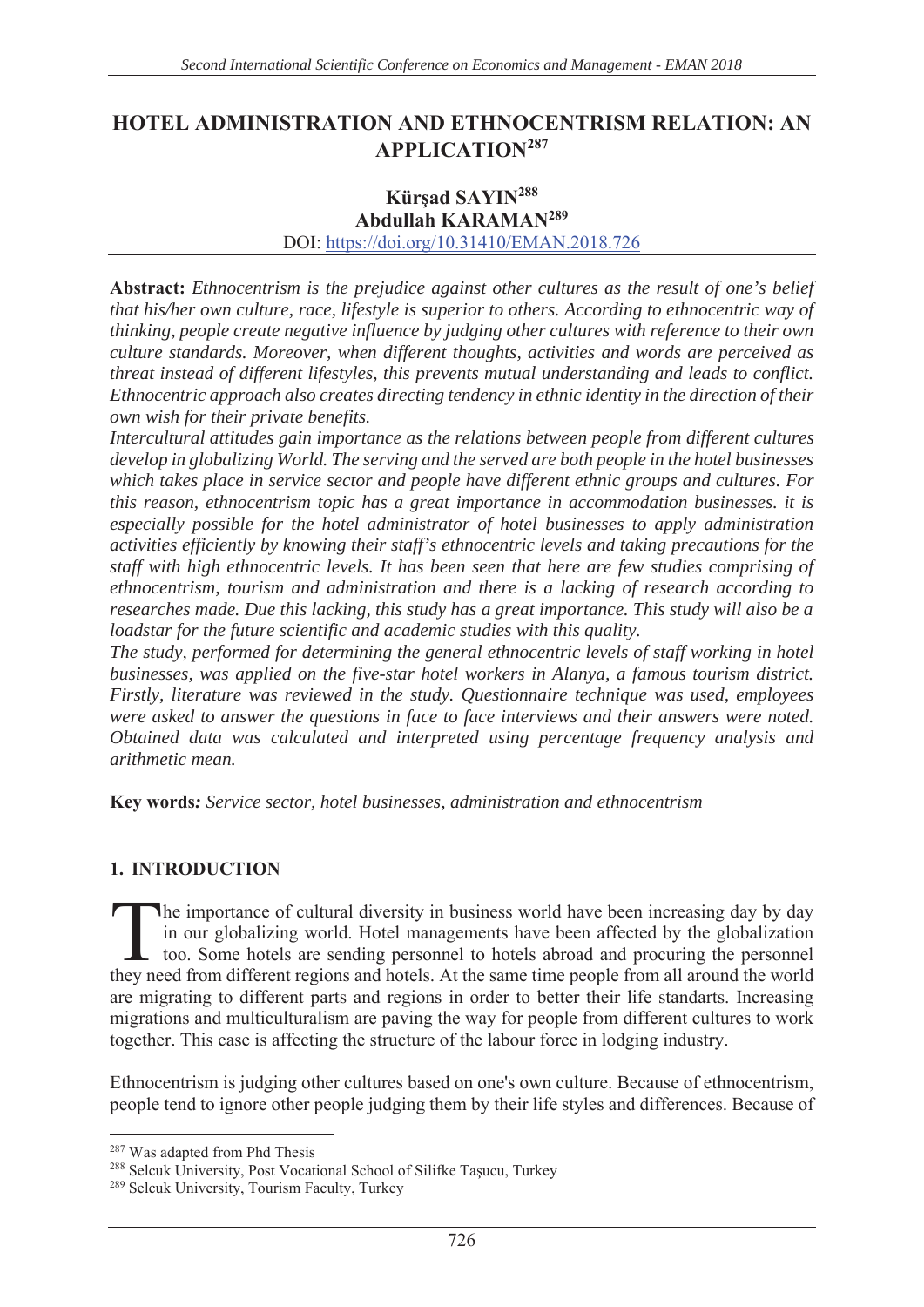this ethnocentrism limits understanding other cultures' values and communicating efficiently. Ethnocentrism hinders people from understanding one another. Usually prejudice is known as hostility and intolerance to a particular race, religion and a group's members. As a consequence ethnocentrism may be a threat to relationship between personnel from different cultures and guests. Because of this efficient management of human relations is important for the hotel's success. Hoteliers need to have vast knowledge of managing people from different cultures and different labour forces. It is important for the hotelier to be informed of the personnel's ethnocentric status in order to pinpoint problems and take measures against. Upon examining the literature we can see that there are many works pointing to the connections between hotel management and ethnocentrism. This is why the paper presents importance.

There was a research done in Alanya where many tourists visit, which aimed to determine the ethnocentric status of the personnel of a five star hotel. For the research a questionnaire was done to personnel and their ethnocentric status was calculated via statistics programmes. Consequently it was determined that hotel personnel's ethnocentric status was medium-level.

# 2. ETHNOCENTRISM AND CULTURE

It is important and beneficial to explain culture and ethnocentrism and their relation between in order to understand the term ethnocentrism.

Culture can be described as all the values that man possesses. In addition culture can be referred to as the entirety of all the values and beliefs that differentiates people from one another. In brief is a whole of culture, traditions, beliefs, and behaviour that are passed on with generations. Cultural diversity usually refers to cultural differences between people. In short it is a way of interaction with groups and cultures by their language, clothes, traditions and ethics.  $[1]$ ,  $[2]$ ,  $[3]$ ,  $[4]$ 

**Intercultural** communication.  $is$ ā communication process in which people from different cultures try to understand what messages mean. Intercultural the communication can lead to problems because

**Kürsad SAYIN** He was born in Ankara in 1972. He graduated from 9 September University, Tourism faculty in 1995. From 1990 to 2005 he



worked as a staff and manager at many hotels in the tourism sector. He have been working in Selçuk University since 2005. (Head Of the Department of the Hotel Restaurant and Catering Services ). He served as a consultant, in some hotels, in summer seasons. He wrote chapter in the book entitled hotel management He has presented ten papers at international conferences. Now he is a Ph.D. student in **Selcuk University Department of Tourism** Management. He is married and has two children.

of insufficent communication. Someone's cultural values and beliefs can hinder understanding someone else's behaviour and additude. It is normal for a individual to judge other cultures primarily based on their own. But this instance usually does not accept cultural diversity and it encourages intolerance towards diversity. Lack of tolerance can lead to cultural segregation, racism, xenophobia, prejudice and even aggression. Consequently this could lead to ethnic and political conflicts, war and terrorism. Culturally, many misunderstandings among people from different groups root from ethnocentrism that evaluates other cultures based on their own culture. Ethnocentric individuals believe that their judgement is normal. At the same time they believe that thrir values are the truth. Ethnocentric individuals, see humans as two groups: their own group and the others. Values and belief systems of the group are a matter of great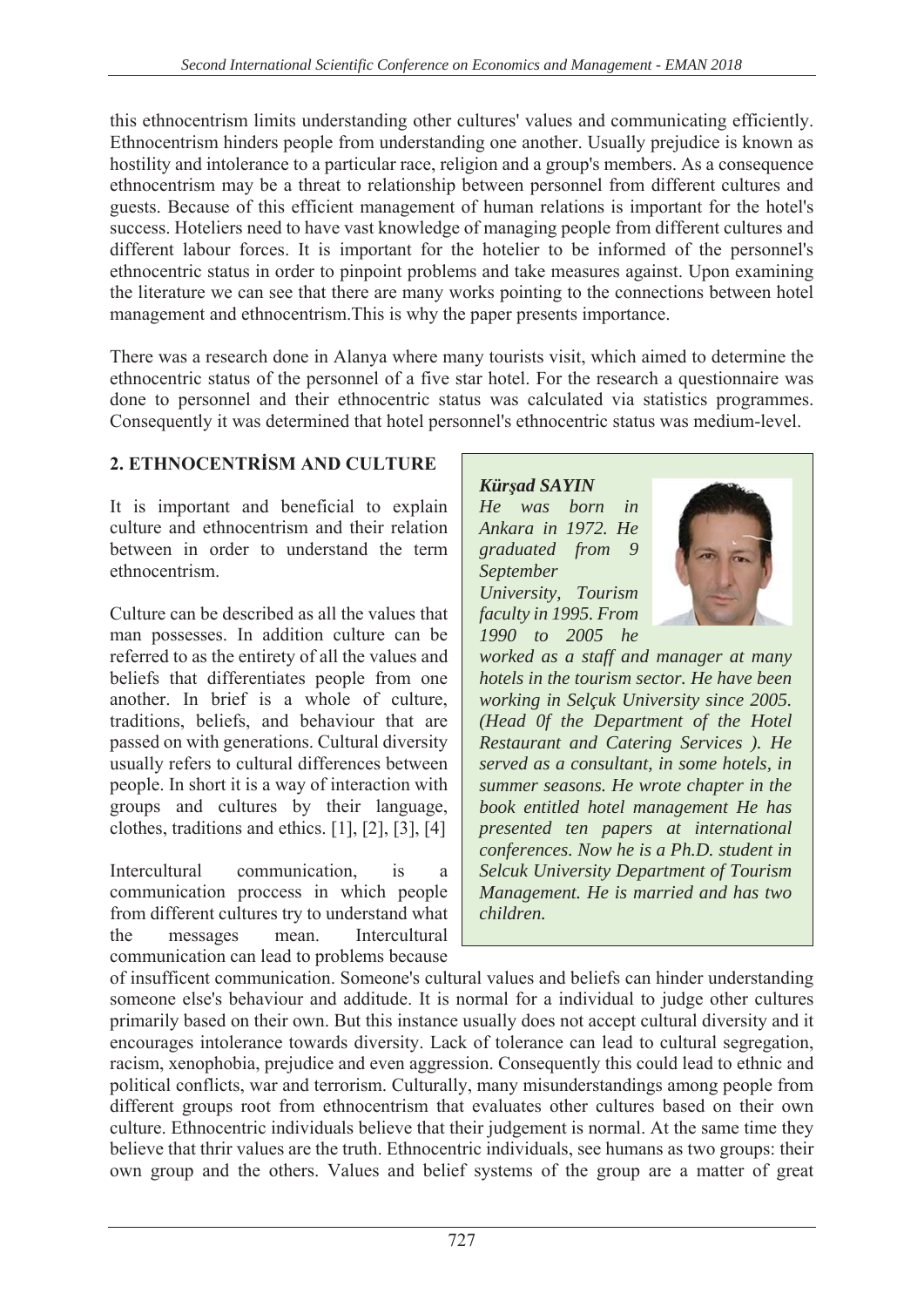importance. Symbols and values of the group are perceived as something to be proud of. People who are a part of an ethnic group see themselves as special. Ethnocentric behaviour means that the group has good cooperation relationships and and vice-versa with the other groups. There is a tendency of collective acceptance and denial [5]. It is unproductive to not recognise cultural differences. The main cause of ethnocentric behaviour and additude is prejudice. Prejudice and limited information about another culture results in people being treated and understood differently. In short ethnocentrism effects intercultural communication in a negative way [6],  $[7], [8], [9], [10].$ 

# **3. MANAGEMENT AND ETNOCENTRISM IN HOTEL FACILITIES**

The tourism industry is an industry that organizes and manages the processes such as people leaving the residence, transport, eating and drinking, lodging, having fun, resting and having cultural activities. Tourism industry is an industry of effort and labour. Despite the fact that many sectors are now in the process of automation in production processes, human beings are needed in the tourism industry. Relationship between personnel and the customer in the tourism industry is a front-line in terms of customer satisfaction. Immediate perception of the client's feelings about the service and immediate further action is needed and can be only done by human interactions. This is why humans are needed for the service given to customers and for customer satisfaction [11], [12], [13].

Hotels are businesses that provide temporary accomodation, eating, partially entertainment and some social needs for their residents. In accomodation business leading businesses are hotels. Hotels' main function is to satisfy the customer by accomodating them. In addition, they also have auxiliary and complementary units for eating and drinking, sports and entertainment needs. Hotels are social places in which mainly temporary interactions are made. At the same time, they are places in which thousands of people from different age groups, from cultures, who speak different languages share the same environment. These areas are social places for both the customers and the employees, where some behaviors are appropriate and others are not perceived as appropriate [14].

Hotel establishments that produce and market goods and services for a basic set of purposes perform a number of activities in harmony to arrive at results. Management is the fulfillment of the functions of planning, organizing, directing, coordinating and auditing to achieve organizational goals effectively. There has been many definitions of the term management. In general, it refers to all the work to establish a business association and co-ordination in the group, in order to achieve the objectives in an effective and efficient manner. The managers' most important task is to make, direct and lead work through people and other resources. Businesses' success is mainly connected to the management system. Planning is made to reach the objectives in the most efficient and effective way. In the planning stage, tasks are defined, grouped and distributed among them (organisation). Occupation (orientation) enters into a social process when personnel are placed in their positions. This process activates the chain of command (directing fucntion) to start the management process. Leadership, motivation, communication and coordination plays a big part in the directing function. Finally, it is checked to what extent planned targets were achieved. If there are deviations from the target, it is determined where and whom they originate from and the reasons behind it. Finally the directing function is activated [15].

In the hotel business, it is possible to provide services such as food and beverage services, front office, housekeeping, management, purchasing, acceptance and warehousing, marketing,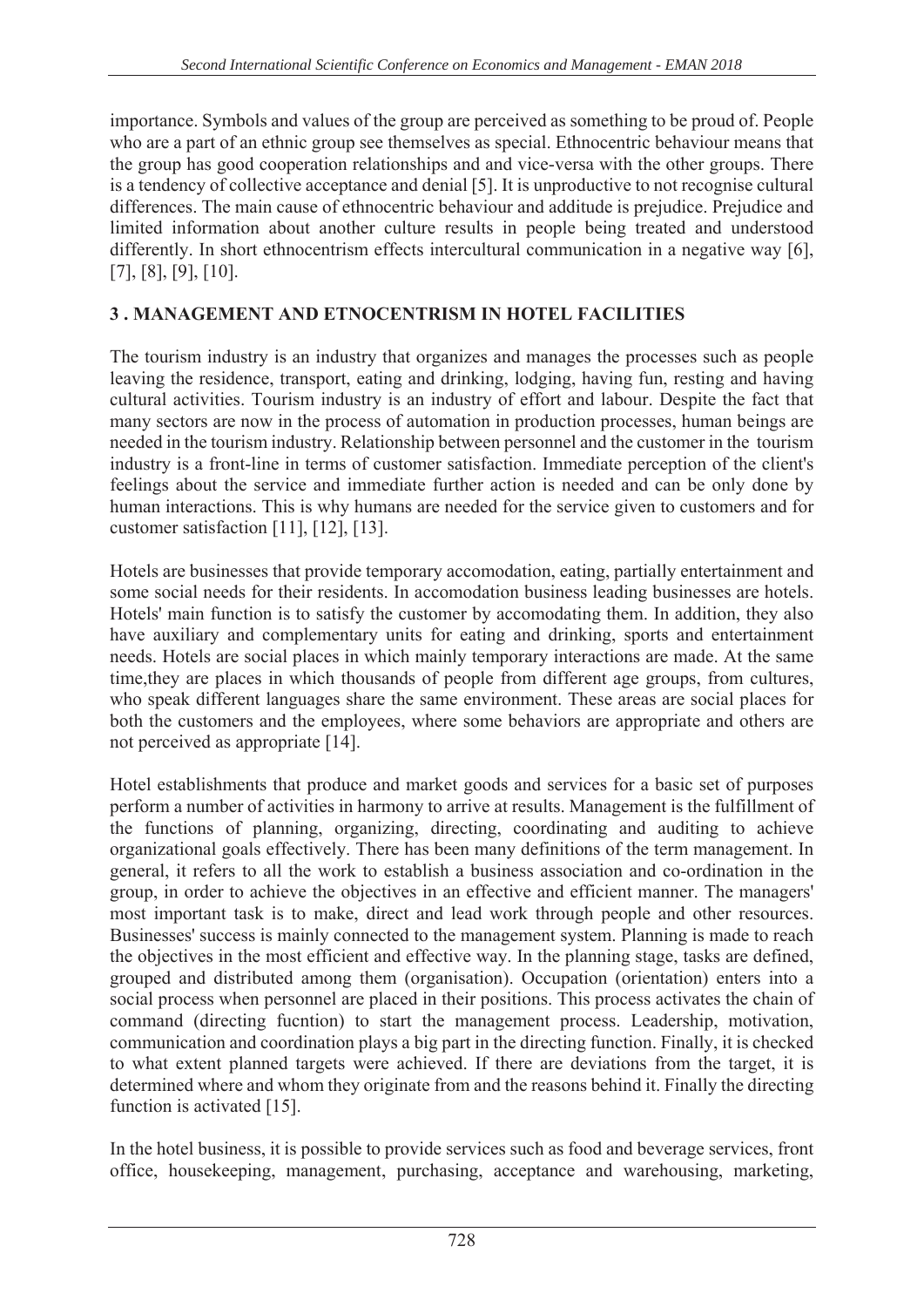accounting, finance, human resources, public relations, innovation, research and development, information technology, security and entertainment services. For this reason, in terms of hotel management, it is extremely important that these sections work in harmony with each other. In recent years number of personnel working in the hotels has increased and the hotel management has begun to require professionalism in Turkey.

Management activities in hotel enterprises have certain characteristics. These characteristics can be explained as follows;  $[12]$ 

- Management is about people. Human relations are of great importance to the management of groups of people. The psychology of people and the social aspects within the group is closely related to management.
- Management is the process of providing business associations, departments of work and specialization around a specific purpose. Management is based on intense communication.
- Management is the process in which efforts are made to align and to achieve goals.
- Management is the process of making intelligent decisions and enforcing them. This process requires the distribution of an authority. Thus command - command chain occurs.

When all these features are taken into consideration, it turns out that management in hotels has a distinct management function from other types of work. For example, cultural differences in communication, or differences in customer service expectations, can cause problems between staff and dissatisfaction among customers [16]. The bigger the cultural difference, the greater the difficulty of communication. Communication can become a major problem. It can cause misunderstanding and often hostility. This can cause serious problems in the work environment of the hotels. The dimension of communication between managers and subordinates in the business environment differs according to the ethnocentrism's extent. People who believe in their own cultural superiority can not objectively evaluate other cultures. They interpret and judge the behavior of others according to their own values. Hotel managers may face difficulties in effectively managing cultural differences. Ethnocentric managers can choose people from cultures that are similar to those employed or hired. Because of discrimination and prejudices, some may view other cultures as subcultures. Nowadays, in some enterprises some of the minority employees work in low or low wage jobs [17]. In hotel operations, it is necessary to recognize and understand the cultures of the employees in order to manage employees from different cultures. Today, managing and communicating with people from different cultures from an organizational perspective represents a major struggle for the corporate world. Being effective at the venues, and having sustainable success, development can be possible with open to change, respectful and qualified employees. The creation of an organization is done by the production and glorification of values, while the destruction of the organization is done by the wear out of the values created. To create an efficient environment by increasing the motivation of the employees in organizations, to reduce mistakes in manufactured goods or services, to increase customer satisfaction and to reach the targets is the main purpose. For this reason, hotel managers must have knowledge of how to manage employees with different cultures. The effective management of culturally diverse people has a critical importance for the success of the hotels  $[18]$ ,  $[19]$ ,  $[20]$ .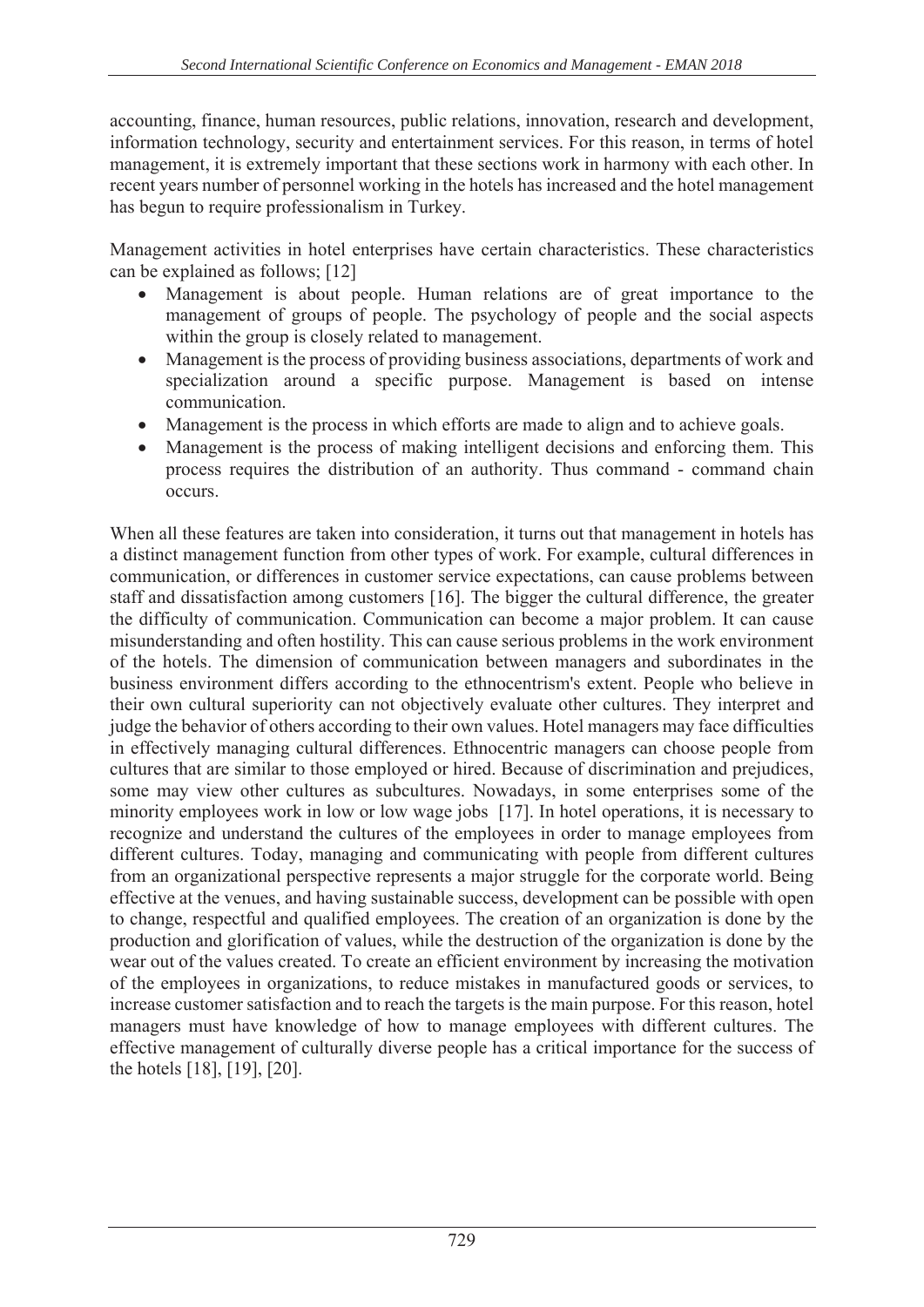### 4. HOTEL ADMINISTRATION AND ETHNOCENTRISM RELATION; AN  $APPLICATION$

### **4. 1. Evaluation Of The Questionnaire**

**Purpose Of The Study:** The greater the cultural diversity among employees, the greater the difficulty of communication, and communication may become a major problem. Today, many companies in the accommodation industry still face difficulties in managing cultural differences effectively. Because of discrimination and prejudices, few see other cultures as subcultures. This situation causes serious problems in tourism business environment. The dimension of communication between managers and subordinates in the business environment differs according to the ethnocentrism dimension between them. The purpose of the study, is to determine the trend of ethnocentric behavior amongst employees. For this purpose, the answer to the following question has been sought. What is the level of ethnocentric tendency of the working staff?

**Target Population Of The Study And Sample**: Target population of the study is five star hotel staff in Alanya where Turkish tourism takes place intensely. The sampling consists of hotel employees in Mahmutlar, Konaklı and Avsallar regions in Alanya. The research data were collected by using the survey technique during the summer season of  $2016 - 2017$ .

**Restrictions Of The Study:** The political adversities experienced in recent years have affected the Turkish Tourism, because of the coup attempt in the country and the political problems experienced thereafter; during the study period, some of the hotels were not open due to the reasons.

Stated the open ones working with little occupancy rate and so employ fewer personnel. The staff working long hours, do not want to fill out questionnaires due to the work intensity. Staff with low education level do not want to conduct surveys. due to the work intensity. And some travel agencies objected the surveys because it would take customer's time during the vacation.

Applied Method, Implementation Of The Study Findings: The survey method applied in this study. Questions were taken from previous studies on the subject, translations of the questions and the inverse translations were reviewed by the language experts, scale was created by helping the statisticians, academician and specialists and a 5 point likert scale was used. Scale Cronbach's Alpha ,763 - acceptable reliability (Aron:1999; Peterson,1999).

Questionnaire technique was used, employees were asked to answer the questions in face to face interviews and their answers were noted. Data were evaluated using statistics program, numeric data and percentages were obtained and were converted to table form. Obtained data was calculated and interpreted using percentage frequency analysis and arithmetic mean.

The help of the hotel managers, human resources managers, guides, animation department staff and other employees were obtained to provide participation to the surveys. A total of six hundred surveys planned to be filled, five hundred and fourty surveys were returned, and four hundred and ninety one surveys were evaluated after the studies.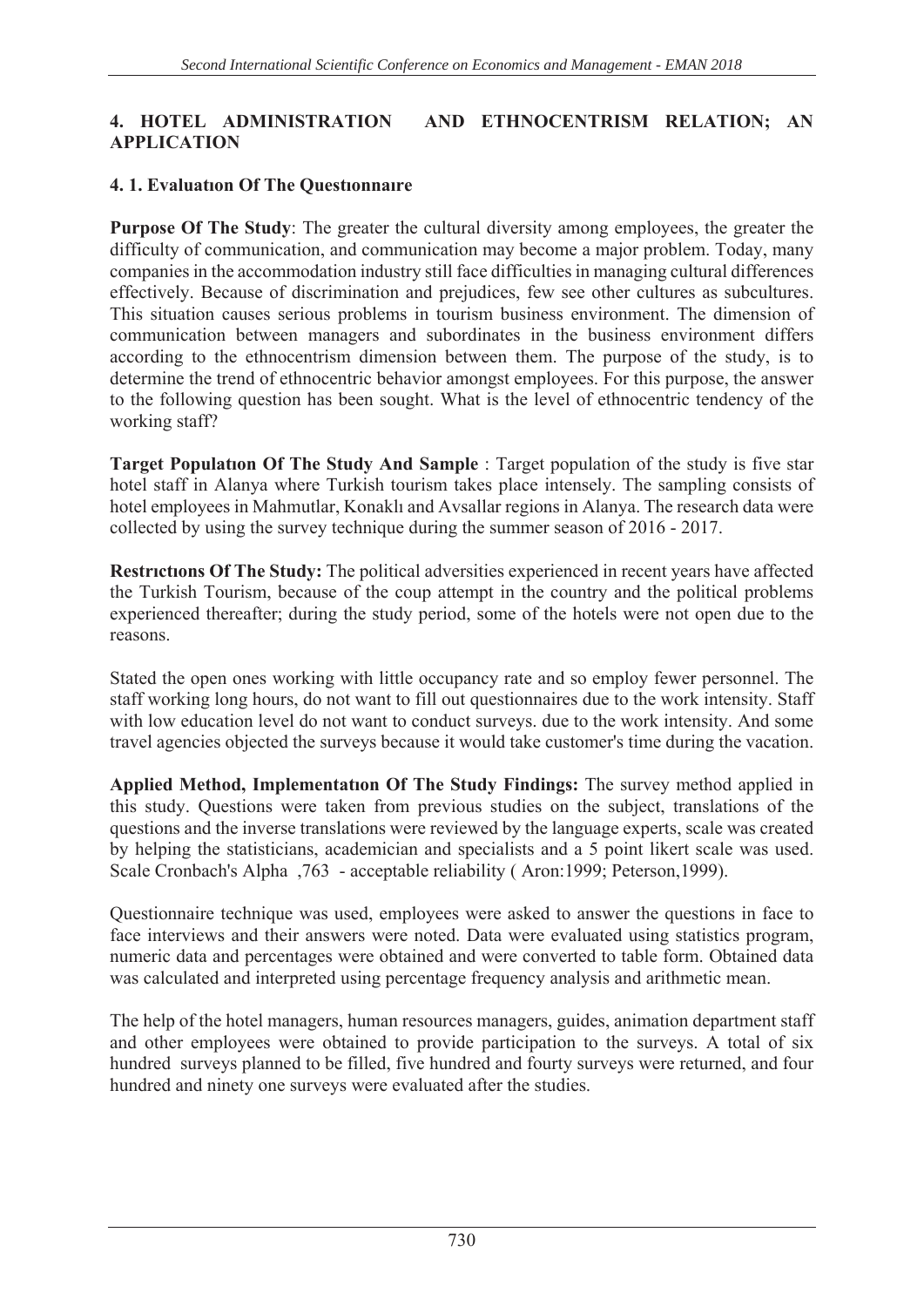### **Acquired Findings:**

|       |        | Freq. | Percent |
|-------|--------|-------|---------|
|       | men    | 367   | 74,7    |
| Valid | female | 124   | 25,3    |
|       | Total  | 491   | 100,0   |
|       |        |       |         |

|       |                      | Freq. | Percent |
|-------|----------------------|-------|---------|
|       | Under 20 years       | 65    | 13,2    |
|       | $20 - 29$            | 195   | 39,7    |
|       | 30-39                | 133   | 27,1    |
| Valid | $40 - 49$            | 78    | 15,9    |
|       | 50 years and<br>over | 20    | 4,1     |
|       | Total                | 491   | 100,0   |

|       |                      | Freq. | Percent |
|-------|----------------------|-------|---------|
| Valid | Primary<br>Education | 102   | 20,8    |
|       | high school          | 244   | 49,7    |
|       | university           | 137   | 27,9    |
|       | other                | 8     | 1,6     |
|       | Total                | 491   | 100,0   |

**7able 1: Demographic Features of the Participants** 

According to Table 1, 74% of the participants are men. According to Table 2, the vast majority of participants are in the age range of 20-29 years (39,7%) and 30-39 years (27,1%). According to Table 3, the vast majority of participants are graduated from high school  $(49.7%)$  and university  $(27.9\%)$ .

|       |       | Frequency | Percent |
|-------|-------|-----------|---------|
|       | yes   | 118       | 24,0    |
| Valid | no    | 373       | 76      |
|       | Total | 491       | 100,0   |

Table 2 : Are you a Tourism Department graduate?

|              |            | <b>Frequency</b> | <b>Percent</b> |
|--------------|------------|------------------|----------------|
|              | <b>ves</b> | 172              | 35,0           |
| <b>Nalid</b> | no         | l319             | 65,0           |
|              | Total      | l491             | 100,0          |

Table 3: Did you take the course / training related to tourism?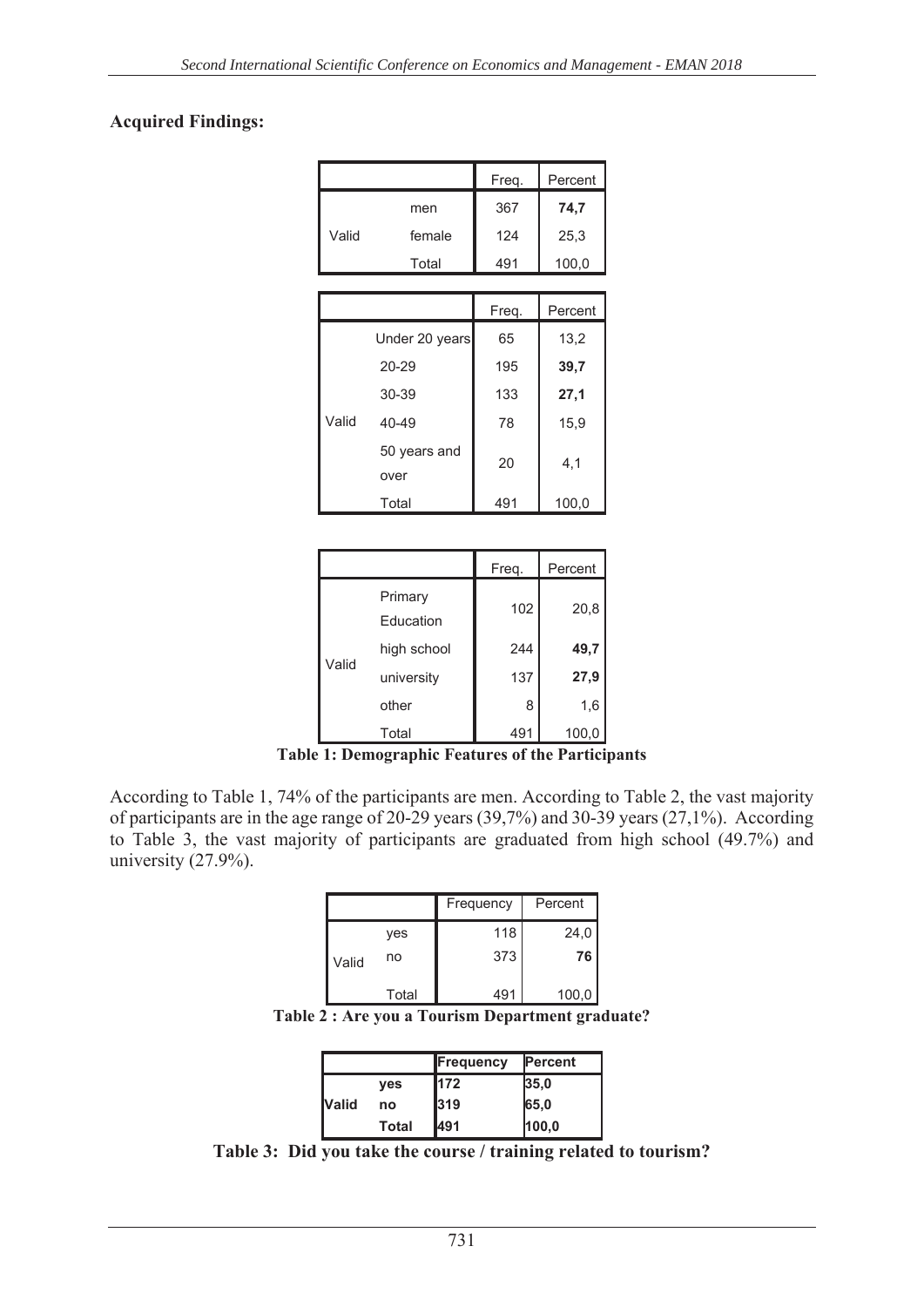According to Table 2 (76%) of the participants did not graduate from tourism departments. According to Table 3, most of the participants (65%) stated that they did not receive tourism education.

|      |      | level        |
|------|------|--------------|
|      | 2.3  | low          |
| 2,34 | 3,66 | intermediate |
| 3,67 |      | high level   |

Table 4: Findings related to Ethnocentric Levels of Employees (Karaman)

The arithmetic mean of the results obtained in the study was calculated as 2.925. According to the scale (table 4) Arithmetic mean of 2.925 indicates that participants have moderate ethnocentric inclination.

#### **5-CONCLUSION AND RECOMMENDATIONS:**

Tourism and hospitality representatives should increasingly pay more attention to managing cultural differences in personal relationships between suppliers and customers, as the quality of social interaction between customers and employees affects the customer's perception of service quality and product satisfaction. In an international environment, it is necessary to have information about culturally different workforce and how to manage them. Effective management of culturally different people is critical to the success of the tourism industry.

The study concluded that the vast majority of participants were males, aged 20 to 39 and educated (high school and university graduates), while at the same time having moderate ethnocentric characteristics. Moreover, 65% of these people did not receive tourism education. Despite their lack of professional training, they earn a living from the tourism sector. We can say that people who earn income from tourism sector are not very prejudiced towards different

#### Prof. Dr. Abdullah **KARAMAN** He was born in Erzurum in 1972. He graduated from **Dokuz** Evlül University. Tourism



faculty in 1993. He worked in Pamukkale and Atatürk University. He has been working att Selcuk University for the last 10 years. He became associate professor in 2011. As a visiting researcher he worked for 3 months in 2014 at USA Oklahoma State University. The European Union Erasmus scheme Poland, Lithuania was taught as a guest lecturer. He served as manager and participant in the Erasmus PLM projects in Germany and France. He has presented six papers at international conferences. He has also made over 15 oral presentations. In Turkish he has published three books. He is advising manager on strategic issues in private and public companies too. He worked as a manager in four projects in the field of rural tourism and strategies at national level.

Currently, he serves as the head of department and professor at the Selcuk University, Faculty of Tourism in Travel Management and Tourism Guidance. He is married and has two children

cultures. The economic necessity of the tourism sector has been understood as the undergone crises caused people to become unemployed, and perhaps after the crises, the importance of tourism sector, which is serves to different cultures, may have grasped more.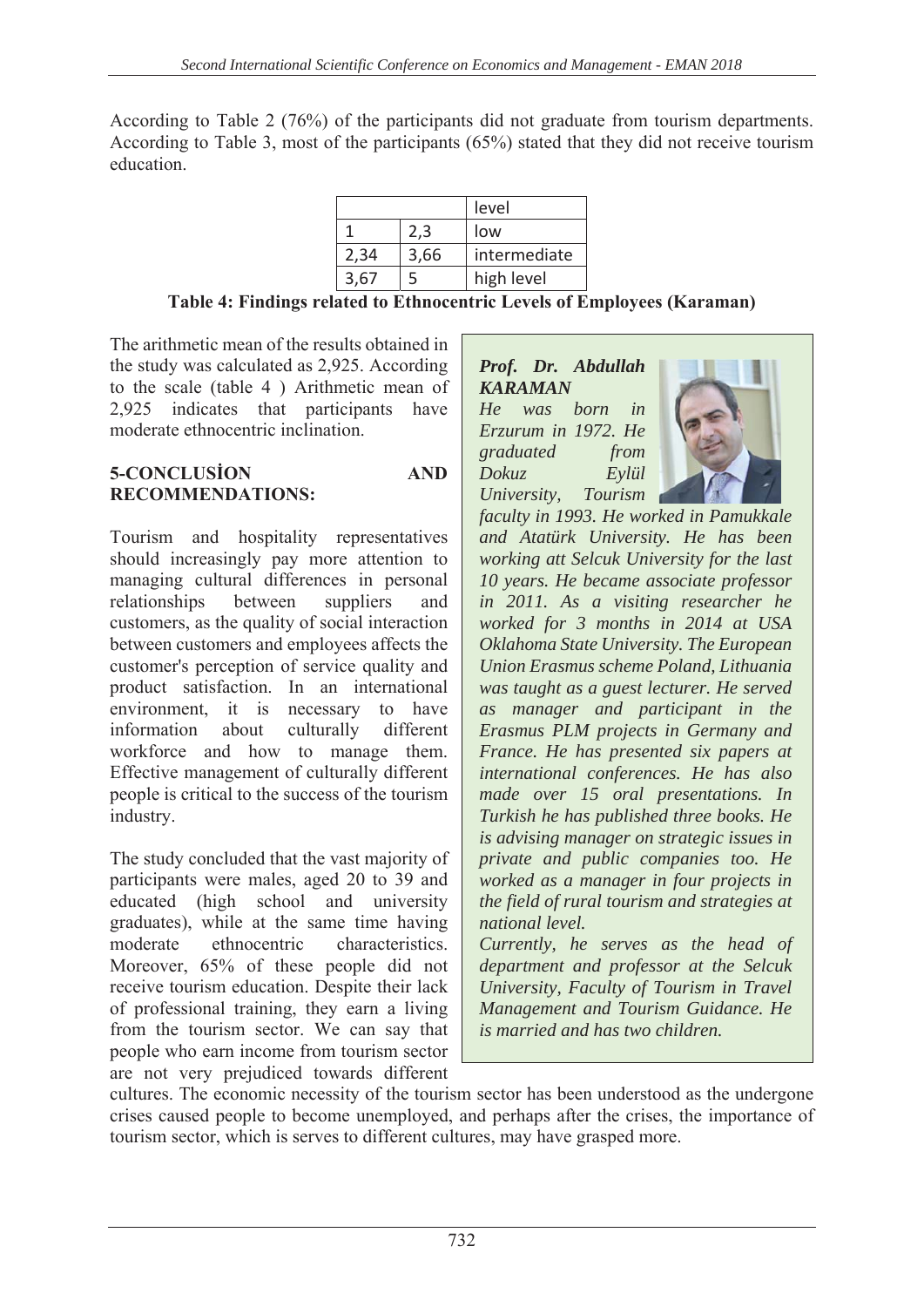The same study can be repeated in the same and different regions except for the crisis period and study can be applied to low-educated staff.

A wide variety of people with different ethnic origins, socio-cultural characteristics, religions and beliefs are working in the acommodation industry. Differences in employee behavior and values reflect a wide range of cultural diversity in the hotels. For this reason, many ethnocentric behaviors can be seen among employees in the acommodation industry.

Tourism is a modern world's new industry in which intellectual people serve intellectual people. Accomodation services that are within the tourism industry are servies of an intense labour. That is why hotel managers should have knowledge of the ethnocentric levels of different ethnic and cultural staff and the cultural values of their employees. At the same time they should know how to treat and manage them. In conclusion, the accomodation industry is service-oriented. People work for people's satisfaction. This is why managerial competence in management of cultural differences is crucial for the future success of hotel businesses.

# **REFERENCES**

- [1] Robbins, S. P. (1996), Organizational Behavior, 7th. Edition, Prentice Hall International Editions, New Jersey, pp. 679.
- [2] Gordon, J. R. (1996), *Organizational Behavior*, 5th. Edition, Prentice Hall International Editions New Jersey, pp. 470.
- [3] Sökmen, A., Tarakçıoğlu, S., (2010), İşgören Etnosentrizmine Yönelik Bir Uygulama, İşletme Araştırmaları Dergisi 2/3, pp. 25-44.
- [4] United Nations Educational, Scientific and Cultural Organisation. (2001, November). Delaration on cultural diverisity. UNESCO, 13. Retrieved June 8, 2008, from http://unesdoc.unesco.org/images/0012/001271/127160m.pdf
- [5] LeVine, R. A., and D.T. Campbell. (1972). Ethnocentrism Theories Conflict, Ethnic Attitudes and Group Behavior, ISBN 0-471-5311-0, New York, London, Toronto, pp. 12
- [6] Thomas M. Thomson, (1998), Management By Objectives,. Originally published in The 1972 Annual Handbook for Group Facilitators by J. William Pfeiffer & John E. Jones (Eds.), San Diego, CA: Pfeiffer & Company. The Pfeiffer Library Volume 20, 2nd Edition. Jossey-Bass/Pfeiffer, Copyright  $\odot$ 1998  $2.$ pp. http://home.snu.edu/~jsmith/library/body/v20.pdf
- [7] Adler, Nancy J. Cultural Synergy: Managing The Impact Of Cultural Diversity. (1998), Originally published in The 1986 Annual: Developing Human Resources by J. William Pfeiffer & Leonard D. Goodstein (Eds.), San Diego, CA: Pfeiffer & Company. Adapted from: Nancy J. Adler, International Dimensions of Organizational Behavior (Boston: Kent Publishing Company, 1986), pp. 76-98. © 1986 by Wadsworth, Inc. Reprinted by permission of Kent Publishing Company, a division of Wadsworth, Inc, The Pfeiffer Volume Edition Library 20.  $2nd$ Jossey-Bass/Pfeiffer. pp.  $163 - 172$ http://home.snu.edu/~jsmith/library/body/v20.pdf
- [8] Kogod, K., S., (1998), Managing Diversity In The Workplace, Originally Published In The 1992 Annual: Developing Human Resources By J. William Pfeiffer (Ed.), San Diego, Ca: Pfeiffer & Company. Adapted From A Workshop For Managing Diversity In The Workplace By S.K. Kogod, 1991, San Diego, Ca: Pfeiffer & Company. The Pfeiffer Volume 20, 2nd Edition. Jossey-Bass/Pfeiffer, Library pp. 254-261. http://home.snu.edu/~jsmith/library/body/v20.pdf
- [9] Neuliep, J.,W., Hintz, M.,S., McCroskey, J.,C., (2005), The Influence of Ethnocentrism in Organizational Contexts: Perceptions of Interviewee and Managerial Attractiveness,